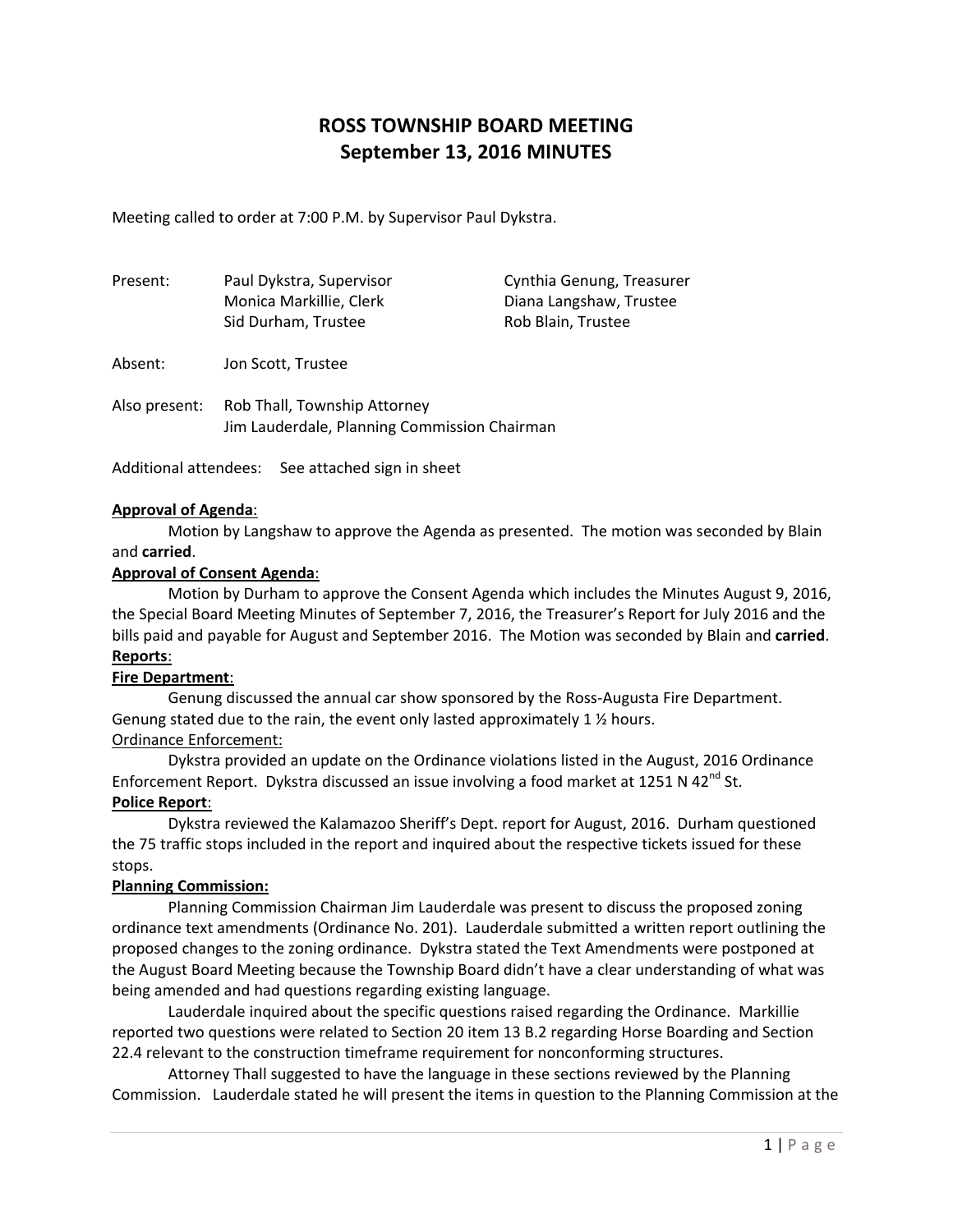September 26<sup>th</sup> Meeting. It was the consensus of the Board the Report Lauderdale submitted summarizing the proposed text amendments was very helpful. The Board thanked Lauderdale for attending the Meeting and further expressed appreciation for his guidance to the Board.

## **Parks Committee**:

Postponed

### **Supervisor Report:**

Dykstra submitted a written report including updates on current Township Business (see attached).

## **Road Committee:**

Dykstra reported the Road Committee's August Meeting was postponed and stated the next meeting is scheduled for September  $17<sup>th</sup>$  pending Opinion from Attorney Thall regarding the costs and information needed from the Road Commission. Attorney Thall provided information regarding road Special Assessments. Durham inquired about the number of occupied buildings/properties in the Township.

Dykstra reported the total number of real properties is approx. 3,475 adding 3,155 of the real properties are taxable (see analysis in attached road report). Attorney Thall stated tax exempt properties can be subject to Road Special Assessments. Dykstra stated further review of roads will take place at the October Township Board Meeting.

## **Kalamazoo County Transportation Authority (KCTA**):

Marty Janssen of the KCTA was present to provide information regarding the County Bussing system and the Metro Connect Community Van.

### **Jonathan King‐Eagle Scout Project:**

Jonathan King of Eagle Scout Troop #239 presented a proposal to the Board for an Eagle Scout Project which includes the installation of a Veteran's Memorial to be placed at the new location of the Township Flagpole as shown in the attached site plan submitted by King. King stated the Memorial will consist of five flags and bricks including names engraved of past & present Veterans of Ross Township. King further sated he would like to have the project completed before winter but noted the approval process can be lengthy as the proposal must have several approvals in addition to approval from the Township. It was the consensus of the Township Board the Presentation provided by King was done exceptionally well. Additionally, the Board thanked King for selecting Ross Township as a beneficiary of the proposed Eagle Project and thanked him for attending the Meeting.

Motion by Durham to accept the Eagle Scout Project submitted by Jonathon King of Eagle Scout Troop #239. The motion was seconded by Blain and **Carried**.

## **Public Comments:**

Dan Vandermuelen and James Dekrruyter were present to thank the Township Board for all their efforts in dealing with the Sand Bar issues on Gull Lake particularly the noise and trespassing. DeKruyter reported the newly adopted Noise and trespassing Ordinances has helped resolve the issues.

Douglas and Linda Innes were present to express concern regarding an issue involving the burning of wood and debris at 10761 N. 43<sup>rd</sup> Street. After much discussion, Dykstra stated he will research the issue and work with the Ordinance enforcement Officer to resolve the matter. **Old Business:**

# **Fire Station and Office Update‐Financials:**

New building budget report submitted by Dykstra.

## **Croasdale Donation:**

Durham reported the Fire Department received a donation in 2015 from the Ray Croasdale Family to honor Fire Chief Bogema for his dedication to the community and to the Croasdale Family. It was noted the \$2500 donation will be used to purchase a bronze plaque honoring Doug Bogema and used to dedicate the new meeting/class/community room as the Bogema Room. Durham submitted the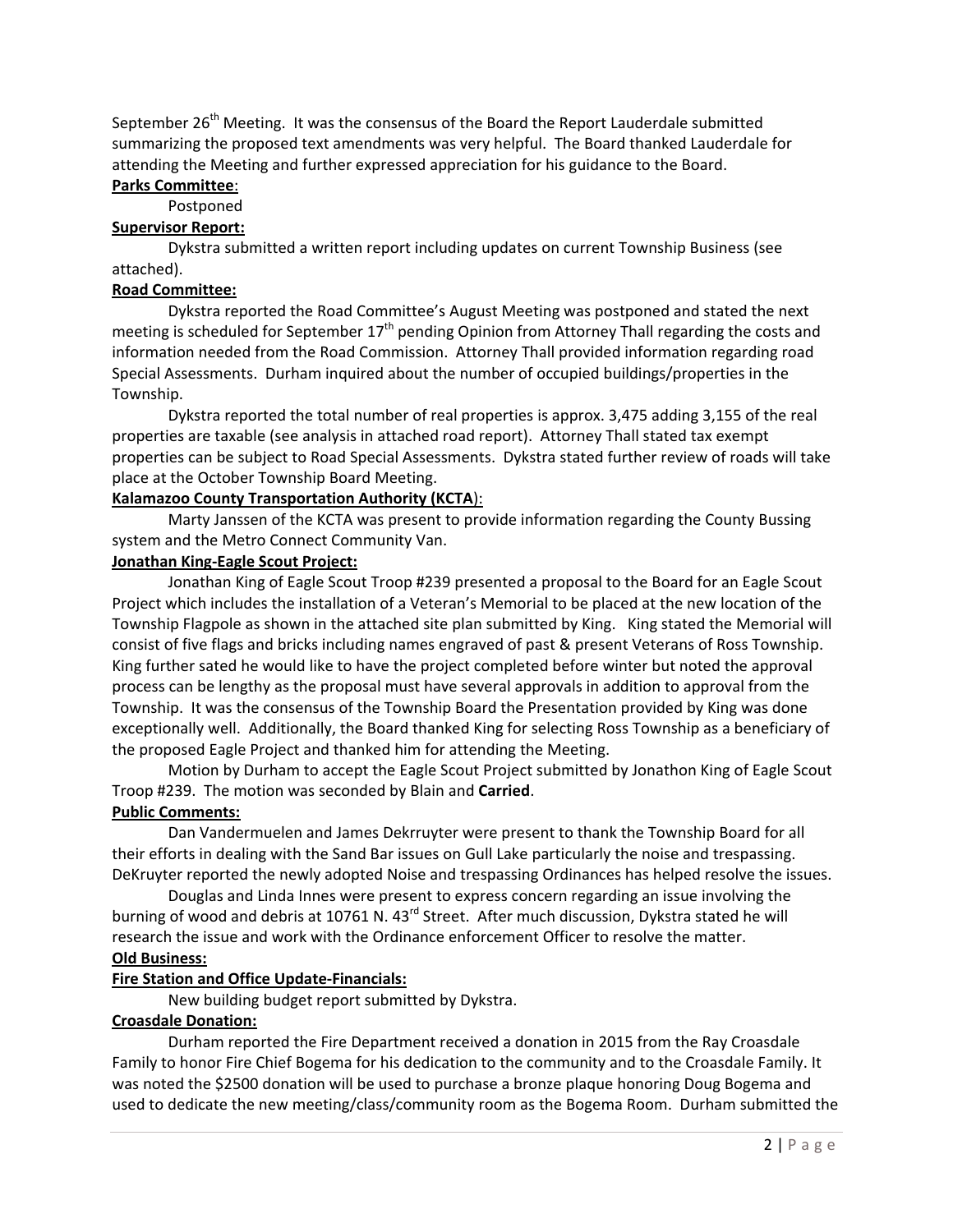idea at the September  $7<sup>th</sup>$  Special meeting. Durham stated the remaining funds will be used to pay for the next new Firefighter's training expense.

### **Proposed Approval of Zoning Text Amendments –Adoption of Ordinance No. 201:**

Motion by Durham to adopt Ordinance No. 201 which amends the Zoning Ordinance in the following sections: 17.1, 25.3, Article 20, item 13, sections 22.3/22.4. 23.8 and 18.6. The motion was seconded by Markillie. Roll Call Vote: Durham‐aye, Blain‐aye, Genung‐aye, Dykstra‐aye, Markillie‐aye and Langshaw‐aye. The Motion **carried**.

### **Proposed 42nd Street Speed Study‐C Ave to M89:**

Motion by Genung to approve the proposed 42<sup>nd</sup> Street speed study from C Avenue to M89. The motion was seconded by Langshaw and **carried**.

### **New Business:**

### **Banghart Land Division Appeal:**

Mr. Nelson Karre, Attorney representing the Banghart Trust, was present to appeal the denial of the Land Division Request for the Banghart Trust. Attorney Thall sated after further research he found the Land Division request submitted to the Township complies with the State Land Division Act as the parcels are larger than 10 acres. Attorney Thall reported the Board can reverse the denial however stated that the land owners would still be required to follow Township and State Ordinances should they decide to develop the divided parcels.

Motion by Durham to reverse the denial of the Land Division application for the division of the Banghart Trust property located on East G Avenue which approves the division of parcel number 3904‐ 31-222-010 into 3 parcels as depicted in the original land division application. Included in the motion is the understanding the divided parcels shall be subject to all other State and Township Ordinances. The motion was seconded by Langshaw and **carried**.

### **Ross Township Boards‐proposed Motion:**

Motion by Genung to renew the Terms of Planning Commission Members Sherri Snyder, James Lauderdale and Jon Scott who's Terms will expire at the end of 2016. It was noted in the Motion that Jon Scott is the Township Board Liaison therefore his term follows the Trustee four year Term. The motion was seconded by Blain and **carried**.

#### **GLSWA proposed use of Ross Township Tower:**

Rich Pearson of the GLSWA was present to request use of the Township's 145 foot Tower that will be mounted on the new Fire Station/Township Office.

Motion by Durham to allow the Gull Lake Sewer & Water Authority to utilize the Ross Township's Tower for data communications subject to an indemnity agreement being created and submitted to the Township. Included in the motion is authorization to waive Attorney Conflict regarding the GLSWA and Ross Township Tower Agreement. The motion was seconded by Blain and **carried**. **Resolution to Establish Ross Township SAD for Street Lights:**

Discussion took place regarding the establishment of a new Street Lighting District. Genung reported she has been developing a new Township Wide Street lighting Assessment District that will be more equitable for the Township Residents. Thall reported the Resolution for establishing the new District will be presented at the October  $11<sup>th</sup>$  Township Board Meeting. Discussion took place regarding the Public Hearing and Notice procedures.

### **South Central Michigan Planning Council Proposal and Contract for Planning Services:**

Motion by Durham to approve the Contract between South Central Michigan Planning Council and Ross Township with the addition of the Termination provision and the agreement to not exceed \$10,200. The Motion was seconded by Markillie and **carried**.